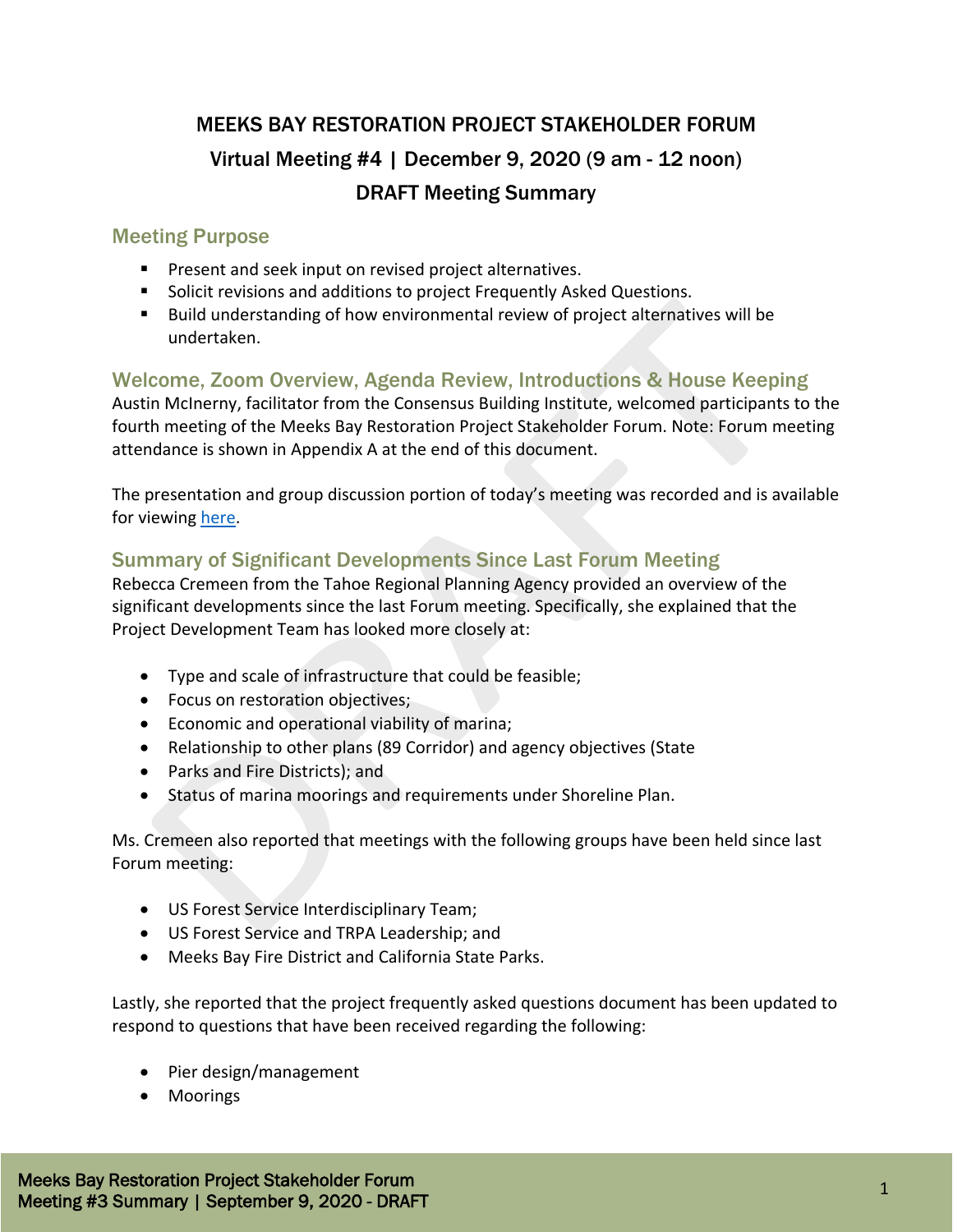- Interpretation/education
- Marina effects on ecosystem restoration objectives and AIS
- Final project selection
- Public safety
- Upland amenities at the campground and day use areas

# Refined Preliminary Alternative Presentation

Mr. Lewandowski from Ascent Environmental provided an overview of how each preliminary alternative theme diagram has been developed based on collective input received to date and how relevant physical, legal and technical site constraints have been considered during the alternative development process. For each of the three alternative themes, Lewandowski reviewed input from last Forum meeting and the public workshop, shared the design constraints, and presented the refined preliminary designs. For those wanting to review the consolidated input diagrams and to hear Mr. Lewandowski's detailed explanation of each alternative theme, please listen to the [recording of the meeting](https://cbuilding.zoom.us/rec/play/g3gqNUFv0hc0-q7U3HfplbNLRe7oujYfmIQboF2_yckNixnNMAuu3QEaJtvdDm05YSVL9sbxh1ps5a0L.rc7Xs8CF5bsj56hX?continueMode=true&_x_zm_rtaid=JZbudHQ9Qu-QEqEzX0CIZA.1609805620163.ca3af942aedad31d1d43da8b1bc07b57&_x_zm_rhtaid=747) and see the presentation (available on the project website).

Mr. Lewandowski explained that the partial marina alternative has been considered extensively and has been determined to not allow for full restoration, which is the primary purpose of the project. Furthermore, the partial marina is deemed too not be financially feasible due to:

- High cost of construction;
- Ongoing operation costs;
- Limited revenue (20 40 slips); and
- Difficult to identify marina operator.

Based on the analysis to date, the Project Development Team has decided to not evaluate a partial marina alternative and, instead, focus energy on a new alternative with a pedestrian pier while also evaluating the continuation of full marina operations as part of the No Action Alternative. It was also explained that none of the alternatives would include mooring buoys, a motorized boat ramp nor a partial marina.

The Forum was then presented with a summary table highlighting the key differences between the alternatives and a table presenting the common features (see Appendix B).

# Break-Out Group Activity and Summary of Ideas Generated

Following a short break, meeting attendees were separated into three breakout groups to brainstorm design approaches and other key considerations in developing project alternatives. Each group was asked to focus on the following:

Pedestrian Pier Alternative (Pier Location and Design):

- What is the best location for a pedestrian pier?
- What uses should the pier accommodate?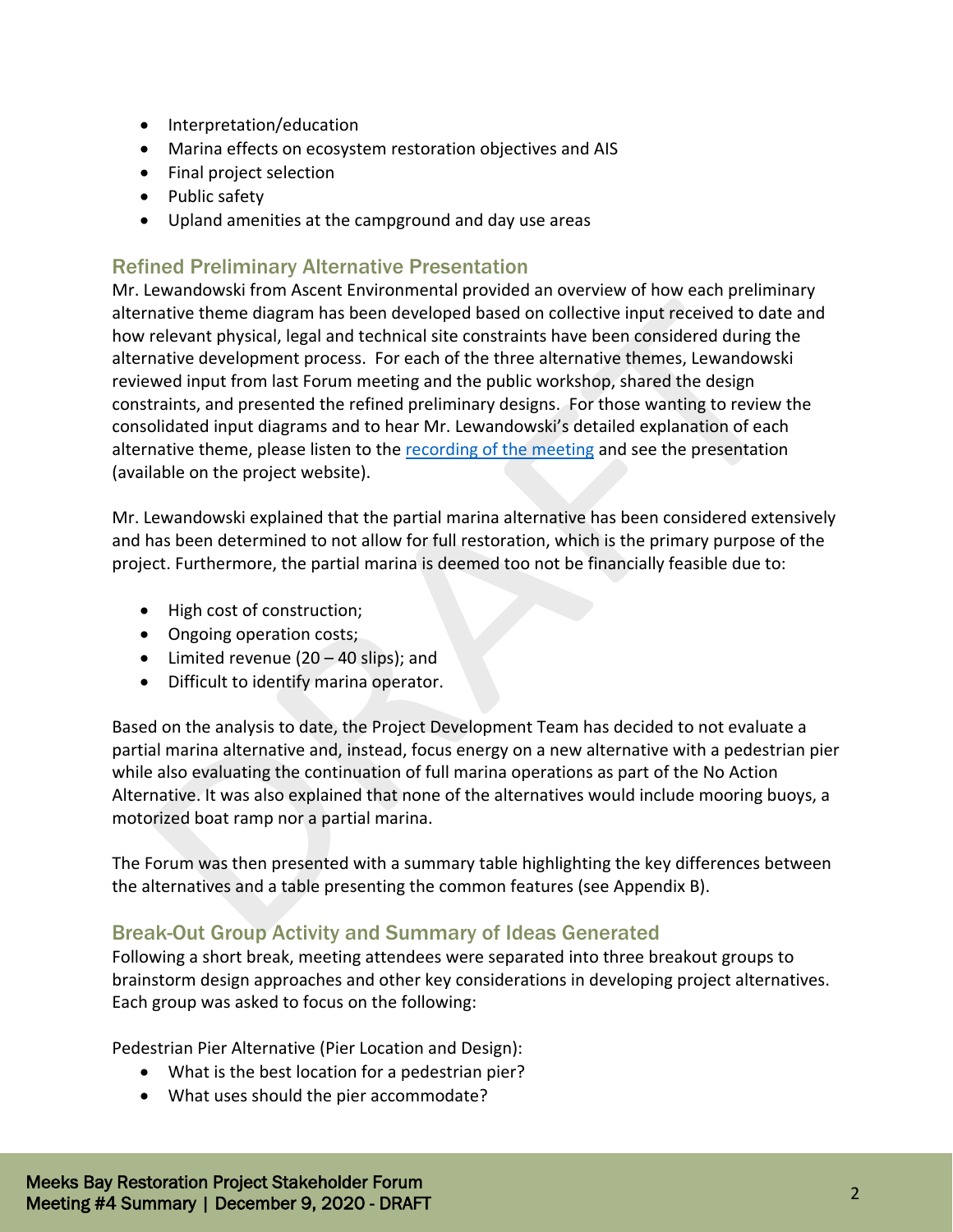• Are there other pier design features that should be considered?

Pedestrian Pier Alternative (*Upland Design*):

- Are there types of campsites that should emphasized, added, or increased?
- Are there amenities that would make the day use experience more enjoyable?
- Are there other design features that would improve use of the site?

After the time spent in separate discussions, each group reported to the full meeting and the input received is consolidated and presented below:

#### **Pedestrian Pier**

- Put it towards (short term (10-20 min.) parking area for elderly those with accessibility issues
	- o Maybe near snack shack
	- o Concerned about accessible parking
- For viewing, but not for beachgoers
- Parking and circulation will be changed up, but there will be a drop-off, and accessible parking
- Traditionally pier went out near snack shack, length should be usable on low water year, no need to step on sand
- Floating pier or piling pier open for discussion
	- o Floating easier for kayaks/non-motorized, less visible
	- o Could be a combination water level access and standing
	- $\circ$  Designed to meet historic Meeks Bay vibe people with accessibility issues cannot navigate a floating pedestrian pier thus defeating the purpose of having a pedestrian pier.
	- o Fixed pier with floating component could work
	- o Pier would not be designed to get out to navigable depth (would be longer for a boating pier)
	- o Still some members confused about why it can't be both
- I don't think a fire boat should be top priority for Meeks Bay project; may be more appropriate place for this equipment.
- Same spot that they wanted to put the boat ramp? Snack shack in the middle of the bay? Central location.
- Are there more ADA issues if you locate the pier on one end or the other of the beach? Is the pier generally less accessible if it is located at one end or the other?
- Consensus that the pier should be located in the center of the recreation area (near snack shack and would be accessible by both sides of beach)
- Pedestrian piers are very popular facilities that are well used, and it is difficult to manage visitation. State Parks notes that this is an underserved use at the lake and would likely prove very popular.
- Floating pier as a concept. Does not need to extend very far and would be a more accessible option than a stationary pier.
- What types of uses should it NOT service? What types of uses should it service?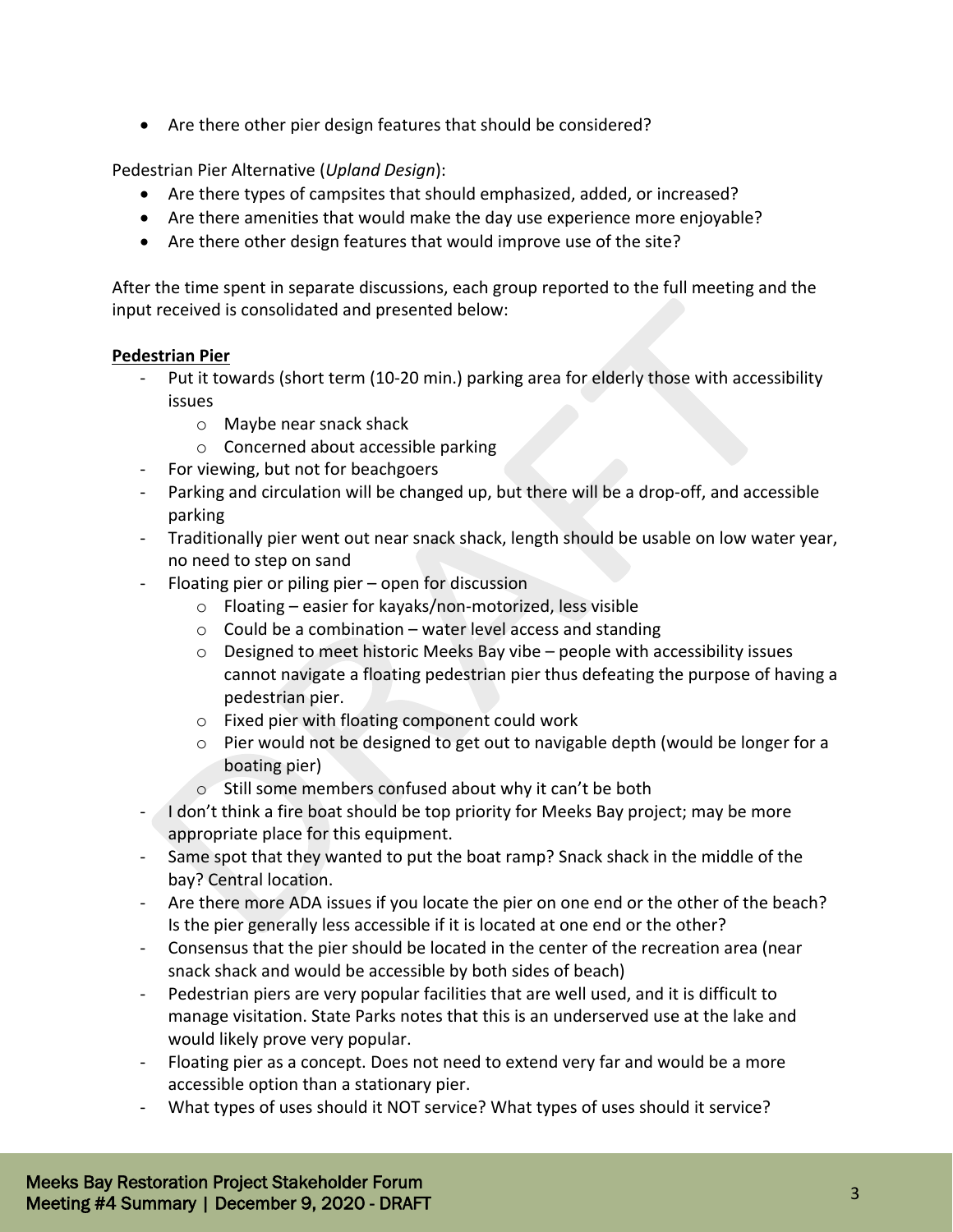- o Swimming
- o Access for non-motorized boaters from the water
- o Benches or places to sit
- o Connectivity with bike path for people to stop along the way
- The farther north the pier goes, the shallower the water is, and this may present use/design challenges.
- Regarding Theme 3: We assume the non-motorized launch ramp would not preclude people from launching off other areas of the beach as is currently done, correct?
- We don't feel that it's essential for the restoration project and that we don't know that there's a benefit to putting a pier in. However, if it was determined there was some sort of necessity for it, it would possibly be more towards the elderly or handicapped access and we agreed with group one, that it should be over by the Shack, where the handicapped access already has been provided.
- We did not discuss whether floating was a good option. We agreed with the resort side that it could extend from the handicap access to the handicapped parking area.
- And it could allow for emergency access if somebody out on the water had an issue, they could bring somebody in and an emergency.
- We did agree with no motorized and no docking.

#### **Upland Design**

- One or two bridges? pedestrian/bike bridge where creek enters lagoon where it was traditionally; inside the fence
- Caltrans most likely not considering bridge that accommodates bike path; if there's not a bridge accommodated on highway, this would accompany the project
- Want to see more tents and yurts expanded
- Concerns with proposed reconfigured parking, especially with people hauling things
- Tribe would like to see a reconfiguration of the resort area:
	- o Parking moved to south end of the campground
	- o More space in the campground area than other parts of the resort for parking and access to a pedestrian pier
- There is a lot of accommodation for RV camping already at CA State Parks campgrounds north of Meeks Bay (70-75% of 4,000 campsites accommodate RVs)
- RV camping on the whole in the decline among younger people.
- We spent a lot of time talking about the campgrounds and the reconfiguration and we two agreed that there should be a separation of camping types with the south side providing smaller sites while the north side would provide larger sites with utilities and power and all that.
- On the north side separate those two for noise.
- We also discussed the concern with the day us parking on the south side some, some folks liked having that being relocated. Some prefer it where it is now. And that separation, as well as a separation between the lagoon, and the campground to prevent and unintended problems nuisances with kids and potential drownings and things like that. When parents are paying attention.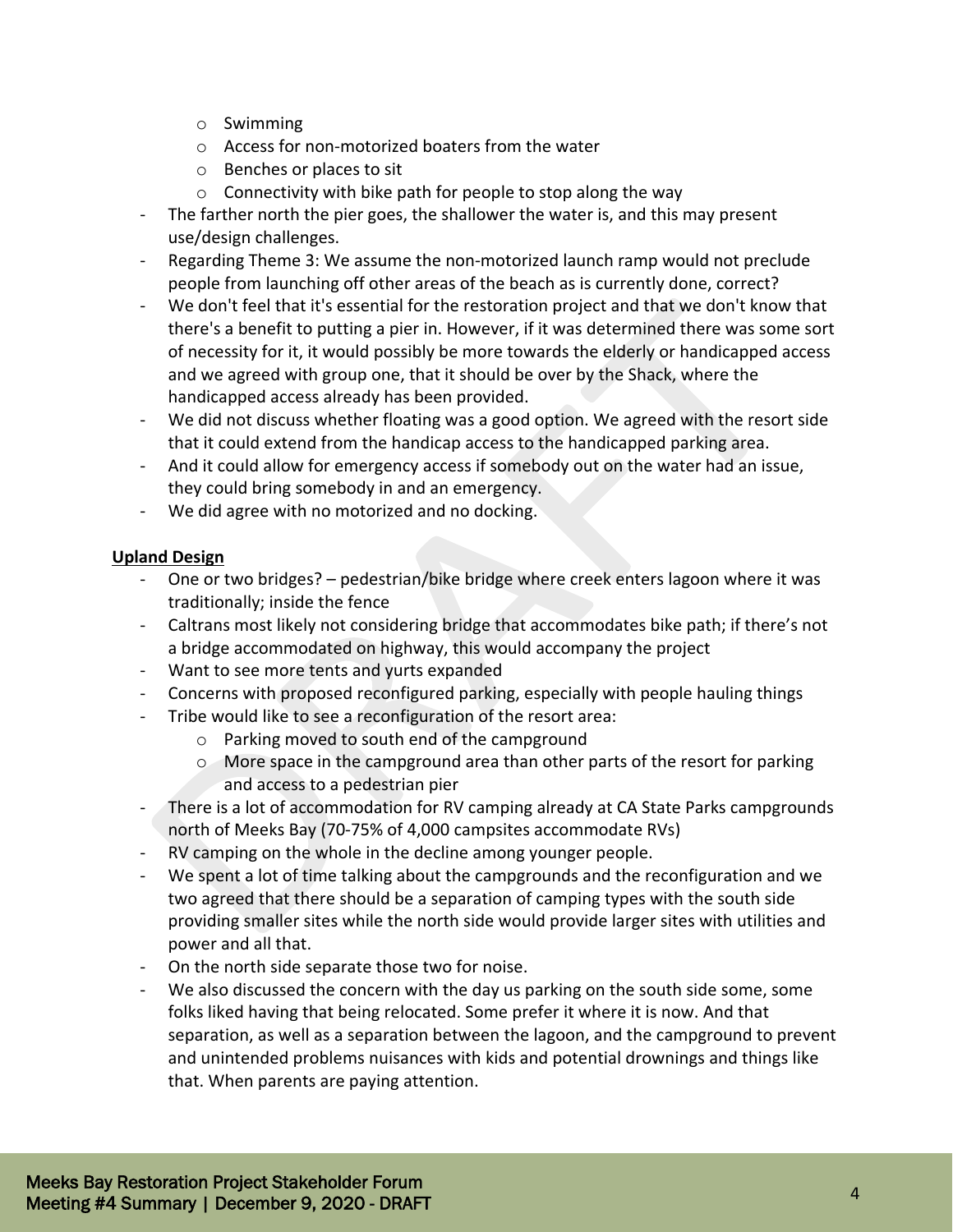- And we also like the, the idea of people being able to come in with their small nonmotorized craft to camp and the campgrounds and have those storage racks, where their boats and people can put their kayaks and paddle boards off the lake out of view of the lake, but it could have a storage area for that, and I think I covered most of it.

### Next Steps in Environmental Review

Mr. Lewandowski reviewed the upcoming activities that will be undertaken to complete a detailed environmental analysis of the proposed alternatives:

- Public Workshop and TRPA hearing on alternatives (Jan. 2021)
- Prepare specialist reports and preliminary analysis (Jan. April 2021)
- Next stakeholder forum meeting (Spring 2021)
- Prepare Draft EIR/EIS/EIS (April Oct. 2021)
- Public review period for Draft EIR/EIS/EIS (Oct. Nov. 2021)

He further explained that the environmental analysis will cover the following topics:

- Recreation
- Scenic Resources
- Cultural and Tribal Cultural Resources
- Terrestrial Biological Resources
- Aquatic Biological Resources
- Hydrology and Water Quality
- Geology, Soils, and Land Coverage
- Air Quality
- Greenhouse Gas Emissions and Climate Change
- Public Safety
- Noise
- Transportation and Circulation
- Land Use

Following the presentation, meeting attendees were asked to weigh in on the following questions:

- What potential environmental effects of the alternatives are you most concerned about?
- Are there additional environmental topics that should be considered?
- Are there specific ways the alternatives could negatively affect peoples' experience or the natural environment in and around Meeks?
- How should we structure the January 7th public workshop?

Meeting attendees offered the following in response:

- Will alternatives analyze noise? Would like to see how to mitigate noise while keeping day use on south side.
- Is it possible as part of the analysis to include a modified or partial marina as a mitigated alternative?
- Why has there been no mention of an environmentally friendly marina?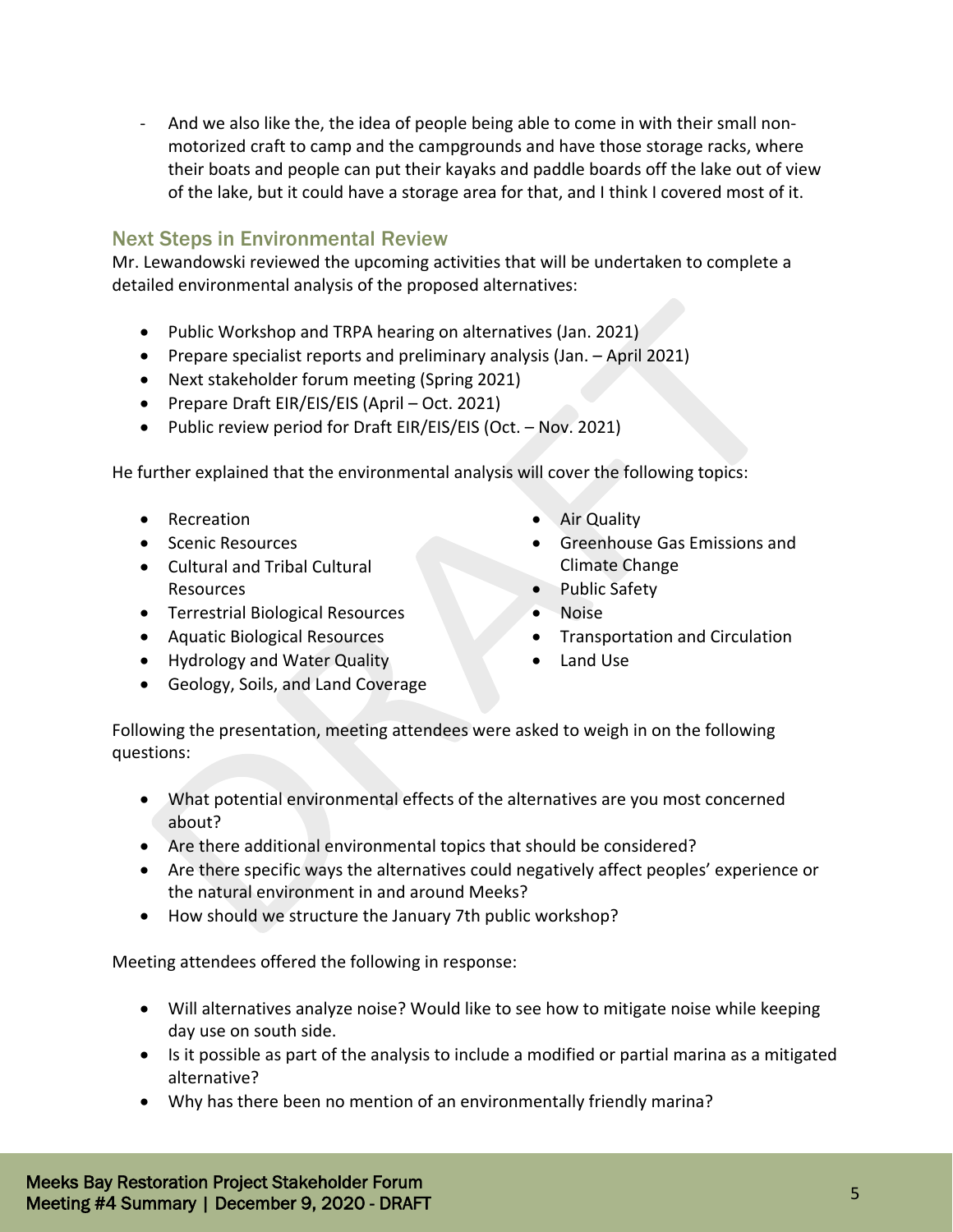- Public Workshop Format:
	- Would like to see a figure of the No Action alternative
	- Approx. size information/specs for a boating pier vs. pedestrian pier (we understand this will ultimately be determined by site-specific factors, but a relative idea would be helpful). Pictures of other public piers around the lake would also be helpful.
	- Estimated sizes and example images to reflect the proposed non-motorized launch.
	- I think you should basically do the same thing for the public as you have been doing for the stakeholder group – evolution of alternatives based on constraints and project goals and priorities, and the breakout group structure. I liked the roundrobin version we did in the last meeting. If there is really big attendance, it should still work because you can make a lot of smaller groups.
	- More concrete examples of things like pedestrian pier, nonmotorized launch, the restoration project itself, etc., without making it seem pre-determined (e.g., show examples from other places as thought exercises, not as actual proposals).

# Next Steps & Closing Remarks

Mr. McInerny presented the following next steps and adjourned the meeting:

#### *Forum Members:*

- Review today's meeting summary when sent out
- Confer with your constituents to prepare for next forum meeting
- Help spread word about upcoming January 7 public workshop

#### *Members of the Public and Interested Parties:*

- Make sure we have your email address if you are not already on the project list: please enter your name and contact info in the chat box
- Stay tuned for information and details on the January 7 public workshop
- Follow @TahoeAgency and track website to keep informed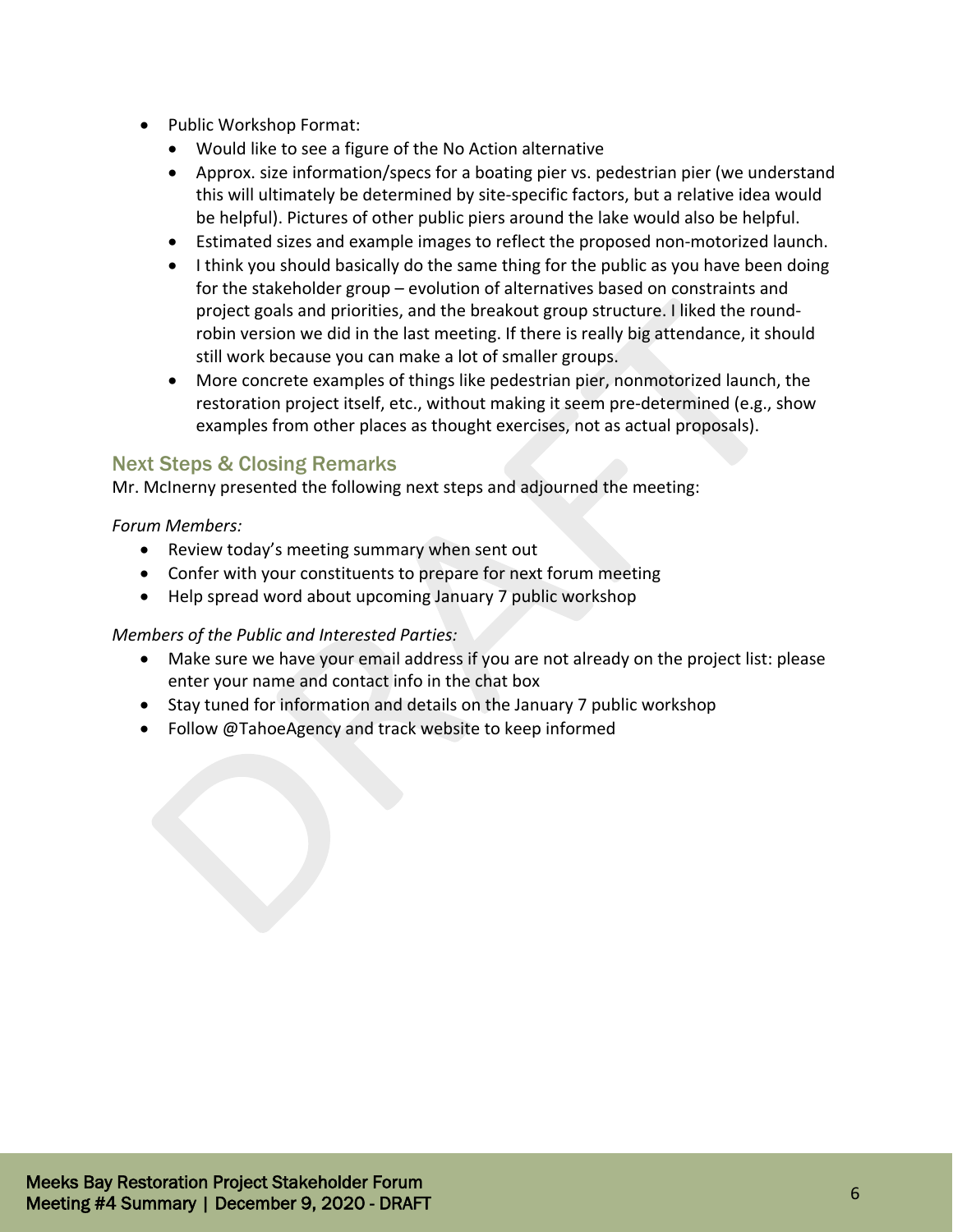#### **Appendix A: Stakeholder Forum Meeting Attendance**

| <b>Affiliation</b>                                        | Representative                                | Mtg#1  | Mtg#2  | Mtg#3  | Mtg #4 |
|-----------------------------------------------------------|-----------------------------------------------|--------|--------|--------|--------|
| <b>Woodland Pier Association</b>                          | <b>Bill Anson / Kent Ramos</b>                |        | $\ast$ | $\ast$ | $\ast$ |
| Lake Tahoe Water Trail                                    | <b>Becky Bell</b>                             | $\ast$ | $\ast$ | N/A    | N/A    |
| <b>Tahoe Lakefront Owners</b><br>Association              | Jan Brisco / Drew Briner                      | $\ast$ | $\ast$ | $\ast$ | $\ast$ |
| Meeks Bay Vista Property<br><b>Owners Association</b>     | Tony Evans /<br>Dave Coward                   | $\ast$ | $\ast$ | $\ast$ | $\ast$ |
| League to Save Lake Tahoe                                 | Gavin Feiger /<br><b>Jesse Patterson</b>      | $\ast$ | $\ast$ | $\ast$ | $\ast$ |
| Washoe Tribe Cultural/<br>Language Department             | <b>Herman Fillmore</b>                        | $\ast$ |        | $\ast$ |        |
| <b>West Shore Community</b><br>Member                     | Julie Hutchinson /<br>Daret Kehlet            | $\ast$ | $\ast$ | $\ast$ | $\ast$ |
| Washoe Tribe Office of<br><b>Environmental Protection</b> | Susan Jamerson /<br>Rhiana Jones              | $\ast$ | $\ast$ | $\ast$ | $\ast$ |
| Meeks Bay Yacht Club                                      | Steve Matles /<br>John Gallagher              | $\ast$ | $\ast$ | $\ast$ | $\ast$ |
| <b>Meeks Bay Fire District</b>                            | Steve McNamara /<br><b>Steve Leighton</b>     | $\ast$ |        | $\ast$ | $\ast$ |
| Lake Tahoe Marina<br>Association                          | Jim Phelan /<br><b>Bob Hassett</b>            | $\ast$ | $\ast$ | $\ast$ | $\ast$ |
| Friends of the West Shore                                 | Jennifer Quashnick /<br><b>Judith Tornese</b> | $\ast$ | $\ast$ | $\ast$ | $\ast$ |
| Washoe Tribe Meeks Bay<br>Resort                          | Rueben A. Vasquez                             |        |        | $\ast$ |        |

Additionally, Courtney Rowe from California State Parks and the alternate representatives from the Meeks Bay Vista Property Owners Association, Friends of the West Shore and the West Shore Community Member At-Large were in attendance along with a few members of the public (Kent Robinson, Steve Teshara, Ellie Beals and Bertie Freeberg). Note: only those who provided their names in the Zoom chat box are shown as attending and new participants have been added to the project mailing list.